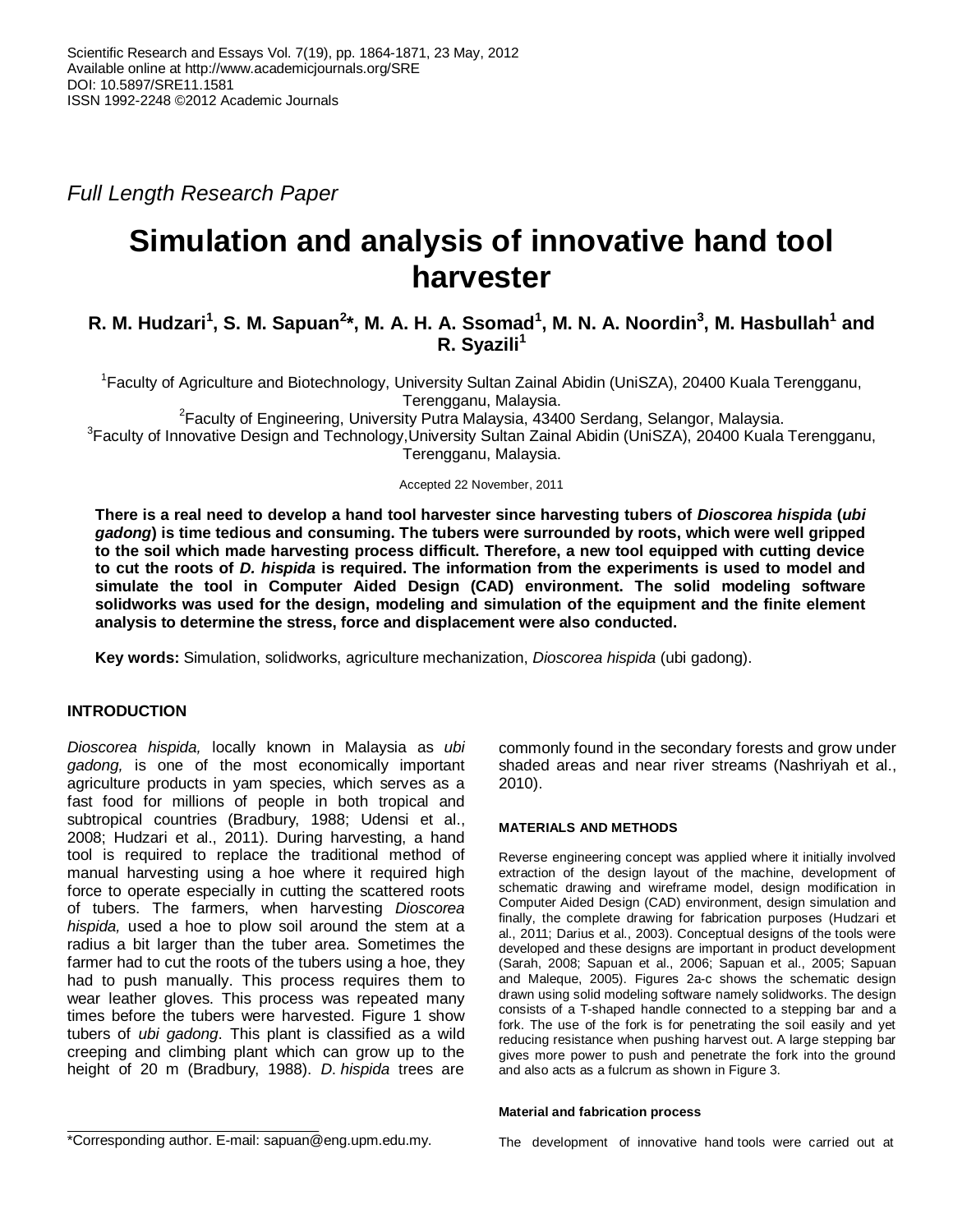

**Figure 1.** The tubers and stem for *Dioscorea hispida.*

Workshop Unit at the Faculty of Agriculture and Biotechnology and Faculty of Innovative Design and Technology, University Sultan Zainal Abidin, Terengganu Malaysia. The material used for the entire top part of the tool like pipe holder and press pad was mild steel. They are welded to one another and the forks comprise of sharp pointed stem and the length of them is the depth of *D*. *hispida* tubers. They were separated from each other by the width of about 3/8th of the width of *D*. *hispida*. The points are sharp and pointed downwards. The grinding and hydraulic shearing machines were used to refine the press pad, the edge of the forks and to cut the iron plate for the press pad and forks. The Tungsten Inert Gas (TIG) welding was used to join various components.

#### **Field test and actual work**

Ten *D*. *Hispida* plants were selected during the preliminary trial at Kg Kudat, Ajil, and Terengganu, Malaysia. The harvesting time of fruits took about 10 min. Sharpe edge or knife was required for cutting the *D*. *Hispida* tubers (Amir et al., 2011). Figures 4 and 5 show the hand tool set used during harvesting of the *D*. *hispida*.

#### **RESULTS OF MODELING AND SIMULATION**

The dimensions and properties of hand tool were defined and input into the solidworks software and relevant force data were also inserted as indicated in Table 1. The acting forces are chosen from 100N to 600N and the resulting stresses were shown in the middle part of press base indicated as A in Figure 6. The data result on the straight type of hand tool was not measured. Table 1 only show the results of minimum and maximum stress, displacement and strain for the bend and fulcrum hand tools. Otherwise the simulation and the actual designed for straight type of hand tool show that there is similarity indicating the most critical force area as indicated in Figure 6.

Figures 6 and 7 shows the results of simulation indicating the stress and displacement during harvesting process. As shown in Figures 6 and 7, the stress point is shown at the joint indicated A. This point should be modified to enhance the strength of the components such as by welding with reinforced bar. The conceptual design and simulation have a high impact on agricultural equipment especially in extracting the technology for adoption as given in (Morteza et al., 2010). For simulation on displacement distribution of hand tools, all three types of hand tools show the same point (point B) in top holder has the highest value of stress (Figure 7).

The simulation results using CAD modeling software was compared with actual field test. The stress point was not affected during field test since the tool was made of mild steel and it was strong enough to pull the *D*. *Hispida* tubers. The use of mild steel are acceptable for many applications such as for structural steel containing 0.16 to 0.29% carbons; therefore, it is neither fragile nor [ductile](http://en.wikipedia.org/wiki/Ductile) with relatively low tensile power, but it is cheap and flexible for development as in this project (Peter, 1987).The actual forces required for harvesting process varied due to the differences in soil types and age of tubers and forces at different conditions must be measured. The force required during harvesting came from many directions surrounding the tubers instead of one direction used in simulation work (Yulfian, 2011). The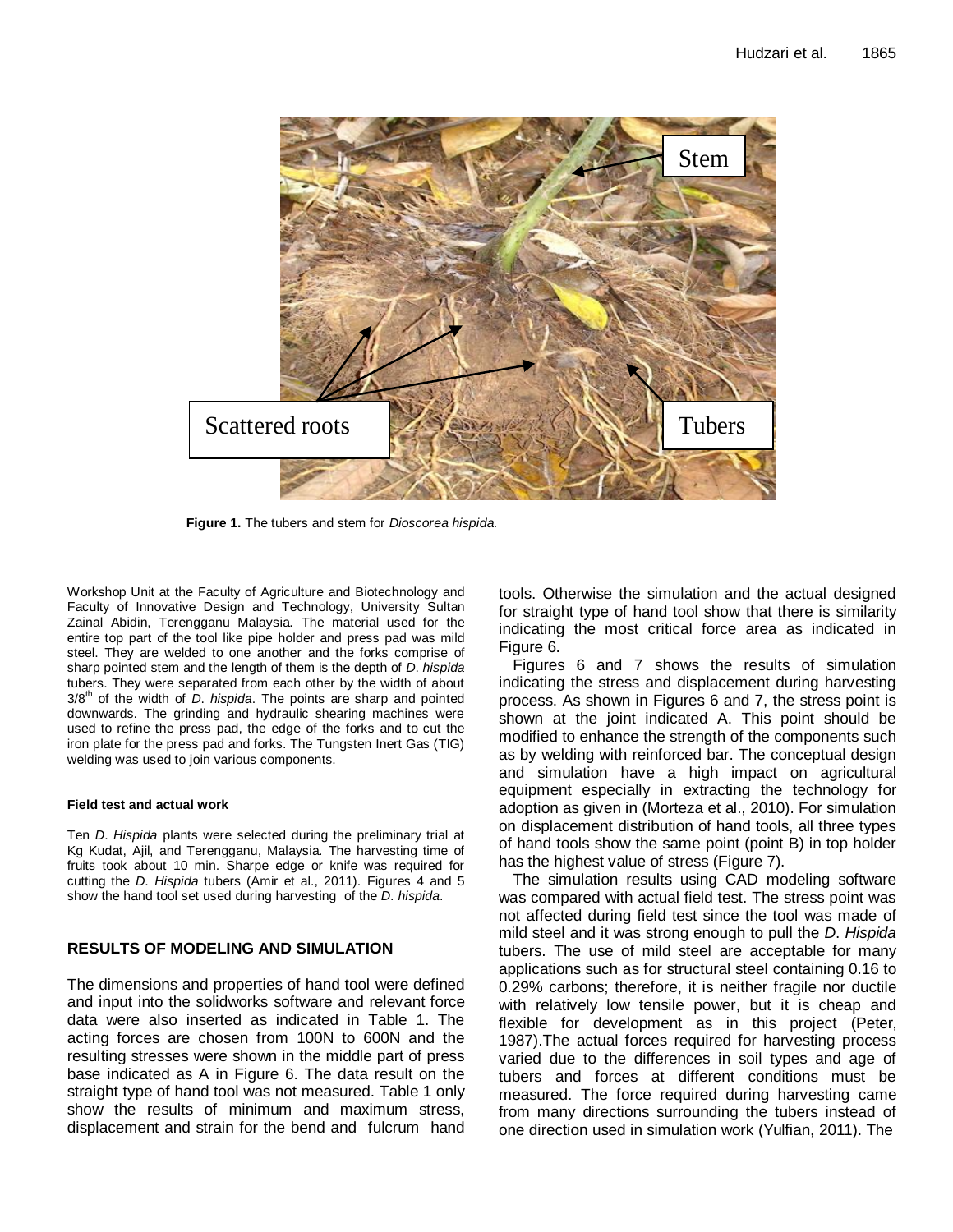

**Figure 2.** Three types of hand tool harvester; (a) straight, (b) bend and (c) fulcrum type.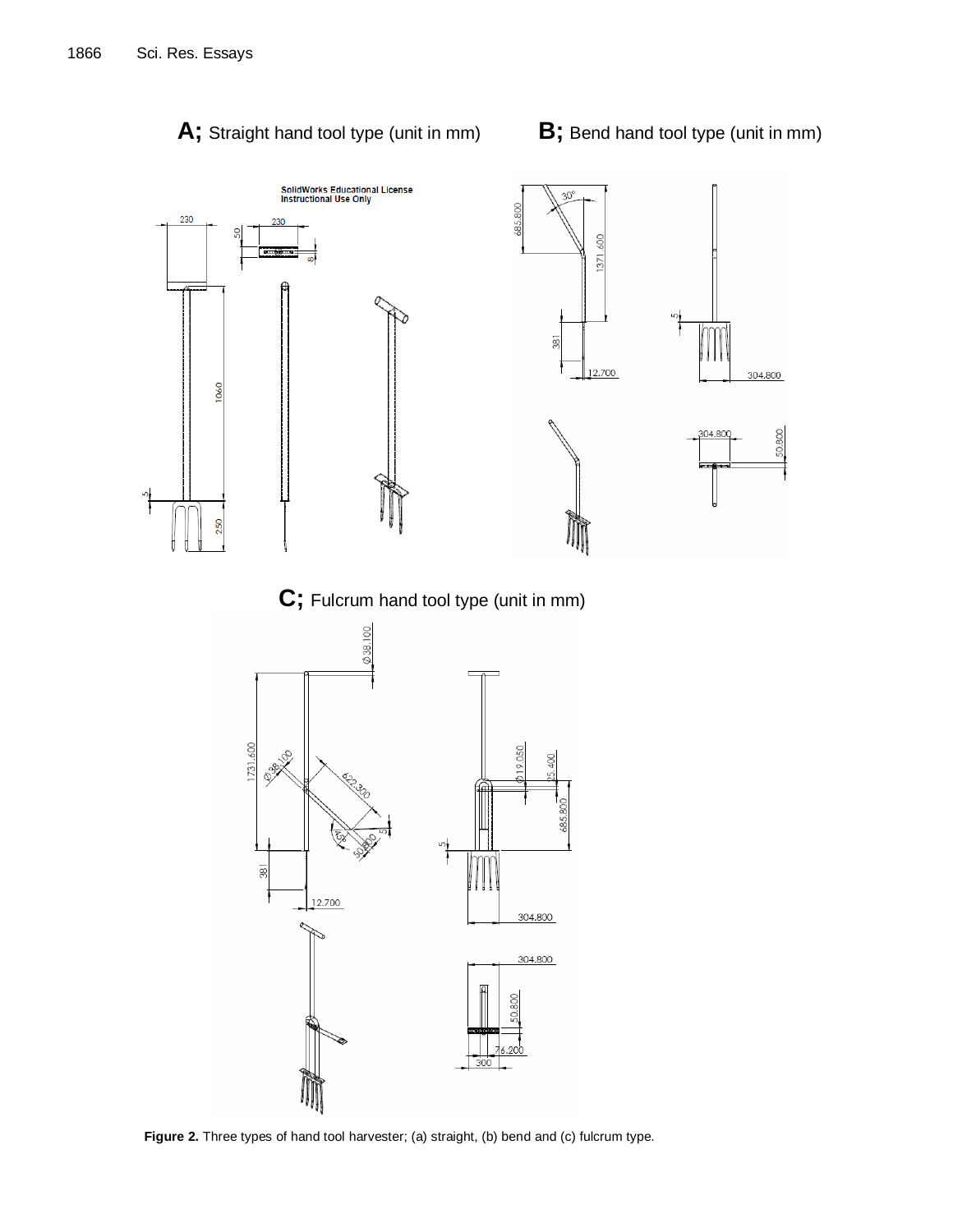

**Figure 3**. Design of bend type hand tool showing press pad and penetration bars.



**Figure 4.** Tools set for manual harvesting of *Dioscorea hispida.*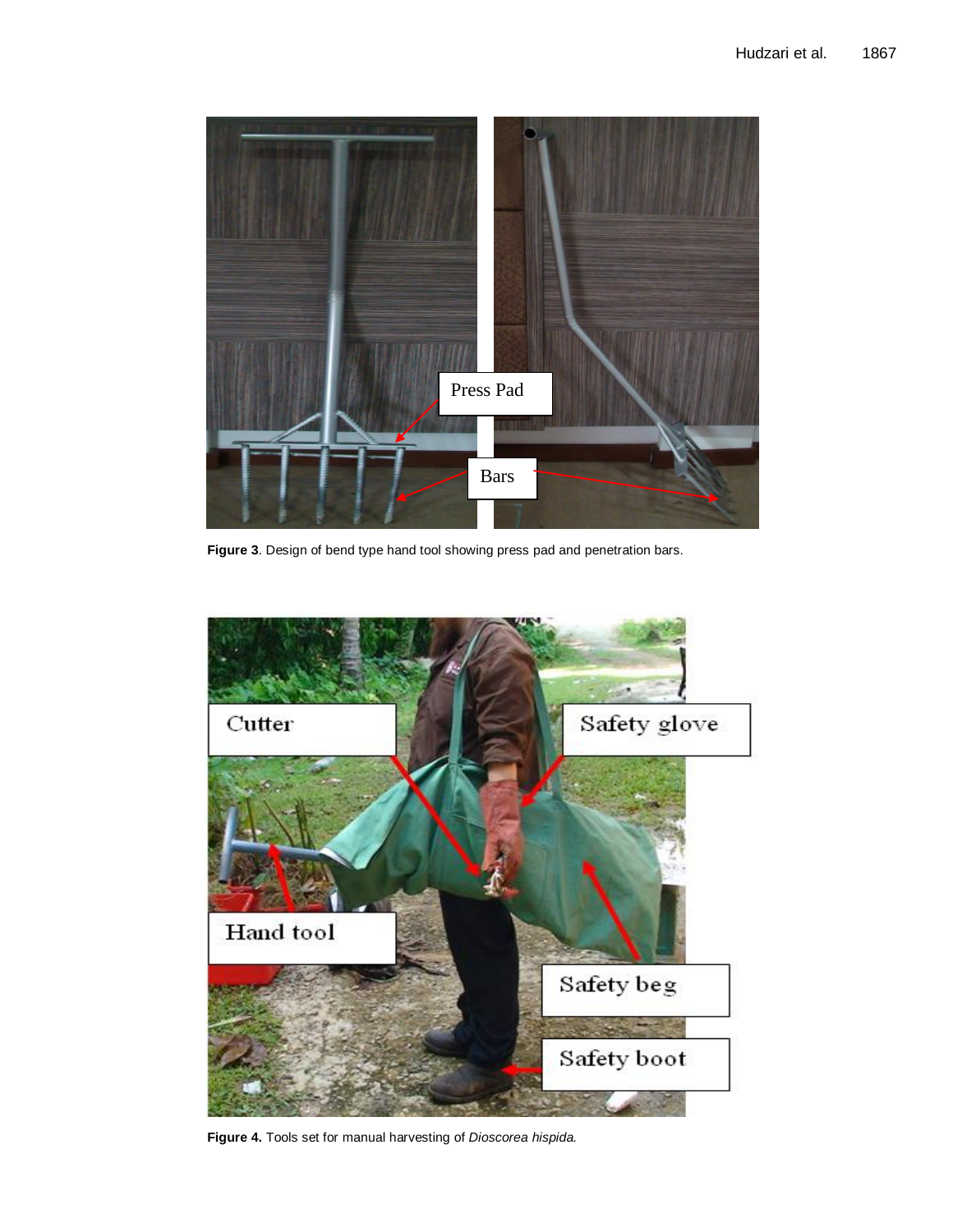

**Figure 5.** Penetrating and harvesting *Dioscorea hispida* plant using fulcrum type tool.

| Type of hand tools           | Load (N) | Stress $(N/m^2)$ |         | Displacement (mm) |                                                                                     |
|------------------------------|----------|------------------|---------|-------------------|-------------------------------------------------------------------------------------|
|                              |          | Max              | Min     | Max               | Min<br>0<br>0<br>0<br>0<br>0<br>0<br>0<br>0<br>0<br>0<br>0<br>0<br>0<br>$\mathsf 0$ |
|                              | 100      | $1.02E + 08$     | 7852.28 | 37.9718           |                                                                                     |
|                              | 150      | $1.53E + 08$     | 12206.4 | 57.0185           |                                                                                     |
|                              | 200      | $2.03E + 08$     | 16305.4 | 76.0251           |                                                                                     |
|                              | 250      | $2.54E + 08$     | 20411.7 | 95.0154           |                                                                                     |
|                              | 300      | $3.04E + 08$     | 23662.3 | 113.993           |                                                                                     |
| Straight hand tool harvester | 350      | $3.54E + 08$     | 28794.7 | 132.914           |                                                                                     |
|                              | 400      | $4.04E + 08$     | 33012.6 | 151.8             | 0<br>0<br>0                                                                         |
|                              | 450      | $4.54E + 08$     | 37337.7 | 170.634           |                                                                                     |
|                              | 500      | 5.03E+08         | 41664.8 | 189.403           |                                                                                     |
|                              | 550      | $5.52E + 08$     | 46081.3 | 208.103           |                                                                                     |
|                              | 600      | 6.00E+08         | 50561.8 | 226.717           |                                                                                     |
|                              | 100      | $1.68E + 08$     | 764.509 | 34.2407           |                                                                                     |
| Bend hand tool harvester     | 150      | $2.54E + 08$     | 12206.4 | 52.0597           |                                                                                     |
|                              | 200      | 3.39E+08         | 1220.01 | 69.6902           | 0                                                                                   |
|                              | 250      | $4.25E + 08$     | 1531.44 | 87.4403           |                                                                                     |
|                              | 300      | $5.12E + 08$     | 1931.85 | 105.291           |                                                                                     |
|                              | 350      | 5.98E+08         | 2299.15 | 123.23            |                                                                                     |
|                              | 400      | $4.04E + 08$     | 33012.6 | 151.8             |                                                                                     |
|                              | 450      | 4.54E+08         | 37337.7 | 170.634           | 0                                                                                   |

**Table 1.** Results of minimum and maximum stress, displacement and strain (Straight, bend and fulcrum hand tools).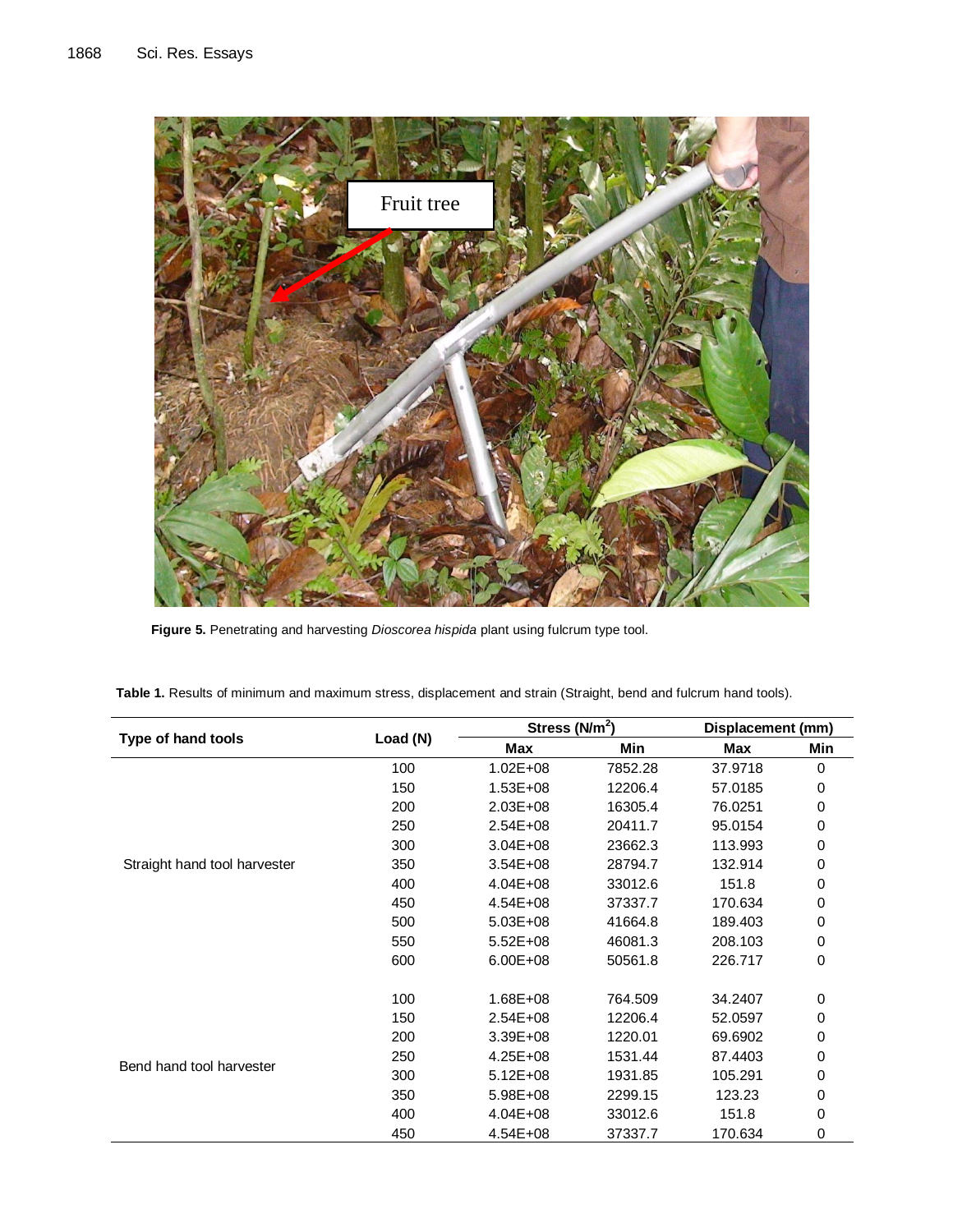#### **Table 1.** Contd

|                             | 500 | 8.58E+08     | 3286.47 | 177.423 | 0 |
|-----------------------------|-----|--------------|---------|---------|---|
|                             | 550 | $9.44E + 08$ | 3621.72 | 195.558 | 0 |
|                             | 600 | $5.98E + 08$ | 2299.15 | 226.717 | 0 |
|                             | 100 | $4.13E + 07$ | 71.1018 | 2.64591 | 0 |
|                             | 150 | 6.19E+07     | 105.897 | 3.96887 | 0 |
|                             | 200 | $8.25E + 07$ | 142.204 | 5.29182 | 0 |
|                             | 250 | $1.03E + 08$ | 194.832 | 6.61478 | 0 |
|                             | 300 | $1.24E + 08$ | 211.795 | 7.93773 | 0 |
| Fulcrum hand tool harvester | 350 | $1.44E + 08$ | 290.574 | 9.26069 | 0 |
|                             | 400 | $1.65E + 08$ | 284.407 | 10.5832 | 0 |
|                             | 450 | 1.86E+08     | 342.811 | 11.9066 | 0 |
|                             | 500 | 2.06E+08     | 389.664 | 13.2296 | 0 |
|                             | 550 | $2.27E + 08$ | 391.414 | 14.5525 | 0 |
|                             | 600 | 2.48E+08     | 423.589 | 15.8755 | 0 |





(c) fulcrum

Figure 6: Stress distribution on hand tool; (a) straight, (b) bend and (c) fulcrum **Figure 6.** Stress distribution on hand tool; (a) straight, (b) bend and (c) fulcrum.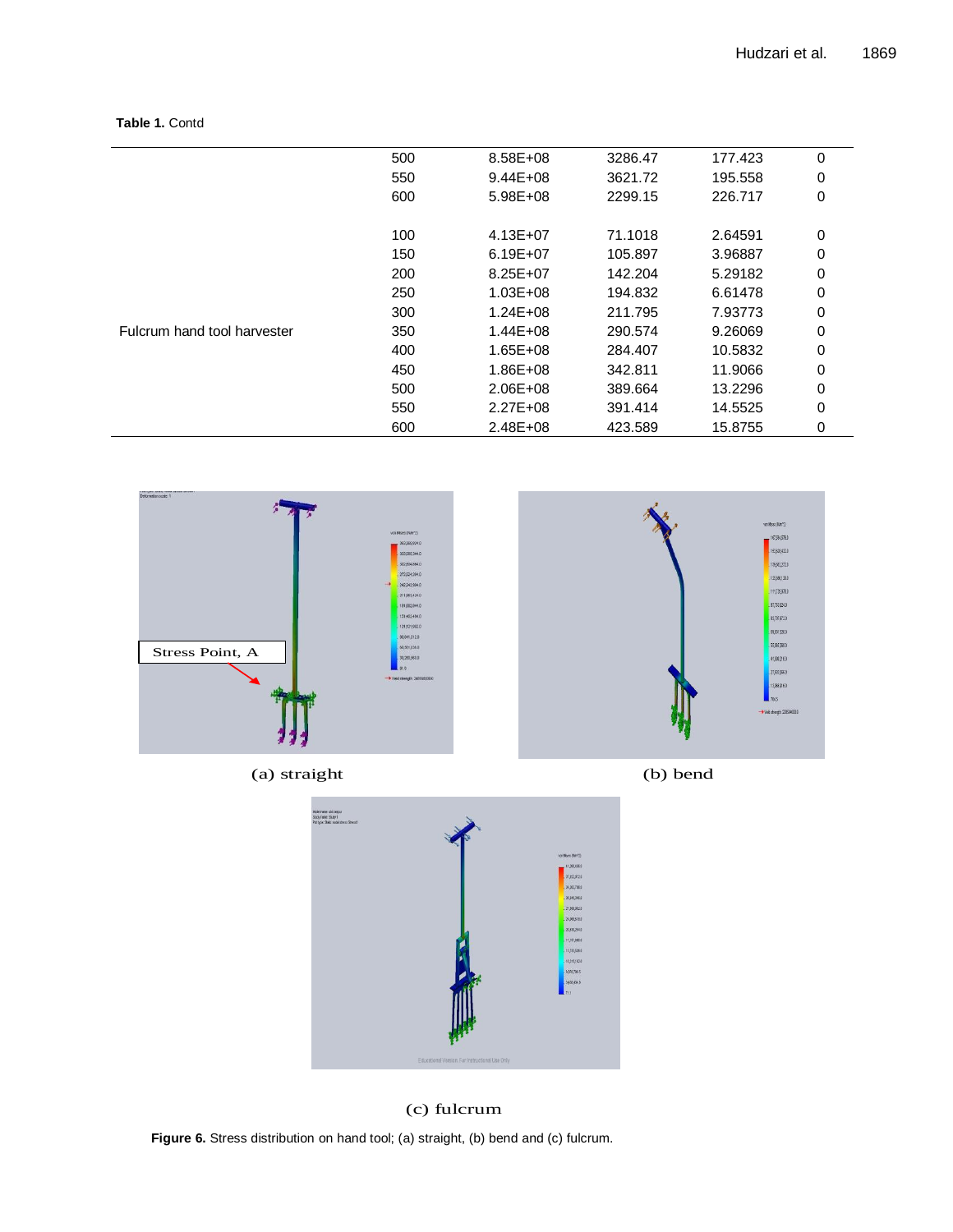



Figure 7: Displacement points at top holder of all designed hand tools **Figure 7.** Displacement points at top holder of all designed hand tools.

software software software was compared with an extremeling test. The stress of the stress should cover from laboratory data which requires traditional method of analysis (Razali et al., 2008) concept of getting actual result from simulation work

The simulation shown in Figure 7 reveals that the hand holder (top portion) gives the highest value of displacement which results in the user having to push the tool to a laying down flat on the surface of the ground and this actually happens during the field test. To solve this problem, the bend and fulcrum hand tool harvesters can be used. The bend and fulcrum types were further analyzed using solidworks parametric software and the simulation is very useful in the design stage before arriving at the correct fabrication of the final product (Sapuan et al., (2007).

#### **Conclusions**

It is important to replace the traditional method with hand tool harvester during harvesting of the tubers of *D*. *hispida* in the jungles. The solid modeling software is useful in design, modeling and simulation of such harvester. The application of technology in area of composite material and automation should be involved in product commercilization. The concept of easy handling and friendly user are the priorities in overcoming the